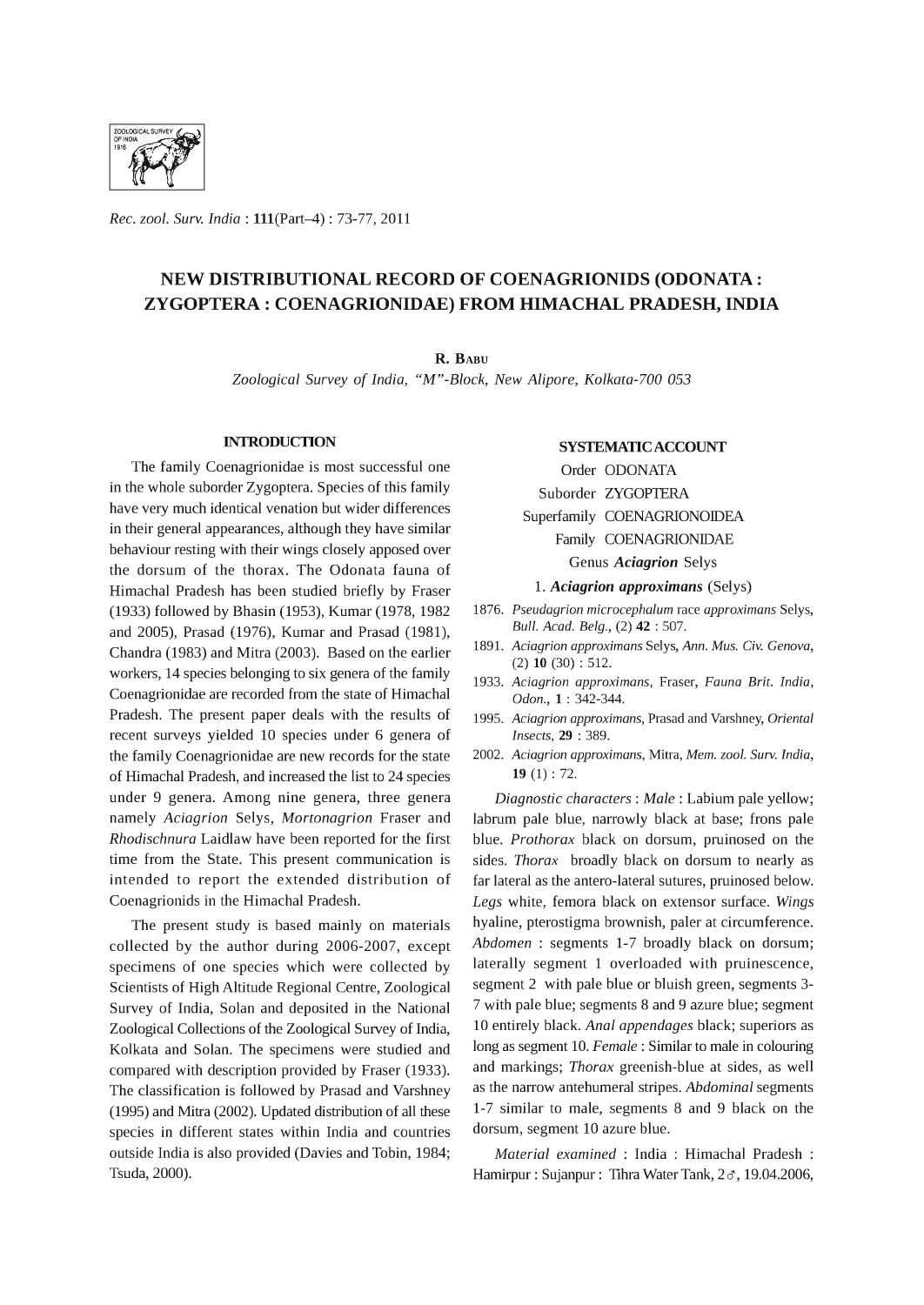Sujanpur : Beas River left bank,  $1 \sigma$ ,  $1 \gamma$ , 20.04.2006, Coll. R. Babu.

*Distribution* : India: Himachal Pradesh, Arunachal Pradesh, Manipur, Meghalaya, Nagaland, Sikkim, Uttar Pradesh and West Bengal.

*Remarks* : This species is reported for the first time from the outside of Eastern India.

## *2. Aciagrion azureum* Fraser

- *1932. Aciagrion azureum* Fraser, *Mem. Dept. Agri. India (Ent.),* 7(7) : 51.
- *1933. Aciagrion azureum,* Fraser, *Fauna Brit. India, Odon.,*  1 : 339-340.
- *1995. Aciagrion azureum,* Prasad and Varshney, *Oriental Insects,* 29 : 390.
- *2002. Aciagrion azureum,* Mitra, *Mem. zool. Surv. India,*   $19(1)$ : 73.

*Diagnostic characters* : *Male* : Labium whitish; labrum and frons pale yellow. *Prothorax* black on dorsum, pale blue laterally. *Thorax* broadly black on dorsum, laterally pale blue changing to pale yellow on the sides and beneath. *Wings* hyaline, pterostigma reddish brown. *Abdomen* : segment 1 azure blue with black spot; segment 2 blue at the sides with broad black band on dorsum; segments 3-7 with broad black dorsal stripes; segments 8-10 azure blue without any black markings. *Anal appendages* carneous or palest blue tipped with black.

*Material examined* : India : Himachal Pradesh : Hamirpur : Sujanpur : Beas River left bank,  $1\sigma$ , 20.04.2006, ColI. R. Babu; Una: Rampur Kandi nallah, 16, 23.04.2006, Coll. R. Babu.

*Distribution* : India: Himachal Pradesh and Assam .

*Elsewhere:* Myanmar.

*Remarks* : This species is reported for the first time from the outside of Assam (Eastern India).

# *3. Aciagrion pallidum* Selys

- 1891. *Aciagrion pallidum* Selys, *Ann. Civ. Genova,* (2)  $10(30) : 512.$
- *1933. Aciagrion pallidum,* Fraser, *Fauna Brit. India, Odon.,*  1 : 344-345.
- *1995. Aciagrion pallidum,* Prasad and Varshney, *Oriental Insects,* 29 : 390.
- *2002. Aciagrion pallidum,* Mitra, *Mem. zool. Surv. India,*   $19(1)$ : 72.

*Diagnostic characters: Male:* Labium white; labrum pale brown; frons pale carneous, almost white. *Prothorax* brown on dorsum except anterior lobe, which is pale blue. *Thorax* brown on dorsum, slightly extended pale blue antehumeral stripe on dorsum and similar one lying midway between the lateral sutures, white beneath. *Legs* white. *Wings* hyaline, pointed at apices, pterostigma pale brown. *Abdomen* long and slender, dilating at the end; segment 1 very pale blue with black spot on dorsum; segment 2 with a broad black apical ring and white laterally; segments 3-7 similar to 2 but white laterally; segments 8-10 pale azure blue, unmarked. *Anal appendages* carneous. *Female:* Similar to male but only differences in the dorsal markings of the abdomen: segments 1 and 2 blue at the sides, segment 2 with an arrow-head marking on dorsum in the halo of reddish brown; segments 3-7 reddish brown on dorsum bordered with black; segments 8-10 almost white, sometimes pinkish or palest blue; segment 9 with two black basal points.

*Material examined* : India : Himachal Pradesh: Hamirpur : Sujanpur : Tihra Water Tank,  $5\sigma$ ,  $6\frac{\circ}{6}$ , 19.04.2006, ColI. R. Babu; Kangra: Palampur: Holta, HPKVK Fish Farm,  $1 \sigma$ , 14.04.2006; Ranital,  $1 \sigma$ , 28.09.2007, Coll. R. Babu; Chamba : Ravi Riverside,  $2\sigma$ , 1 º, 21.09.2007, Coll. R. Babu.

*Distribution* : India : Himachal Pradesh, Andaman & Nicobar Islands, Andhra Pradesh, Arunachal Pradesh, Assam, Bihar, Chhattisgarh, Goa, lharkhand, Madhya Pradesh, Maharashtra, Manipur, Meghalaya, Orissa, Sikkim, Tamil Nadu, Uttarakhand, Uttar Pradesh and West Bengal.

*Elsewhere:* Cambodia, Myanmar, Nepal, Taiwan, Thailand and Vietnam.

# Genus *Agriocnemis* Selys

## *4. Agriocnemis clauseni* Fraser

- *1922. Agriocnemis clauseni* Fraser, *Mem. Dept. Agric. India (Ent.),* 7 : 53-55.
- *1933. Agriocnemis clauseni,* Fraser, *Fauna Brit. India, Odon.,*  1 : 390-392.
- *1995. Agriocnemis clauseni,* Prasad and Varshney, *Oriental Insects,* 29 : 391.
- *2002. Agriocnemis clauseni,* Mitra, *Mem. zool. Surv. India,*   $19(1): 81.$

*Diagnostic characters* : *Male* : Labium yellow; labrum turquoise blue with base narrowly black; frons black except at the sides. *Prothorax* black on dorsum and sides. *Thorax* black on dorsum as far as lateral as midway between the humeral and lateral suture. *Legs*  pale blue. *Wings* hyaline; pterostigma pale yellow, centered with greyish, framed in thick black nervures. *Abdomen:* azure blue, marked with black on segments 1-6, segment 7 blue; segments 8-10 entirely black. *Anal appendages* blue. *Female* : Similar to male : without any black at base of labrum. *Wings* with deeper yellow pterostigma. *Abdomen* : segments 1 and 2 deep azure blue, 3-7 bluish-green, 8-10 entirely black.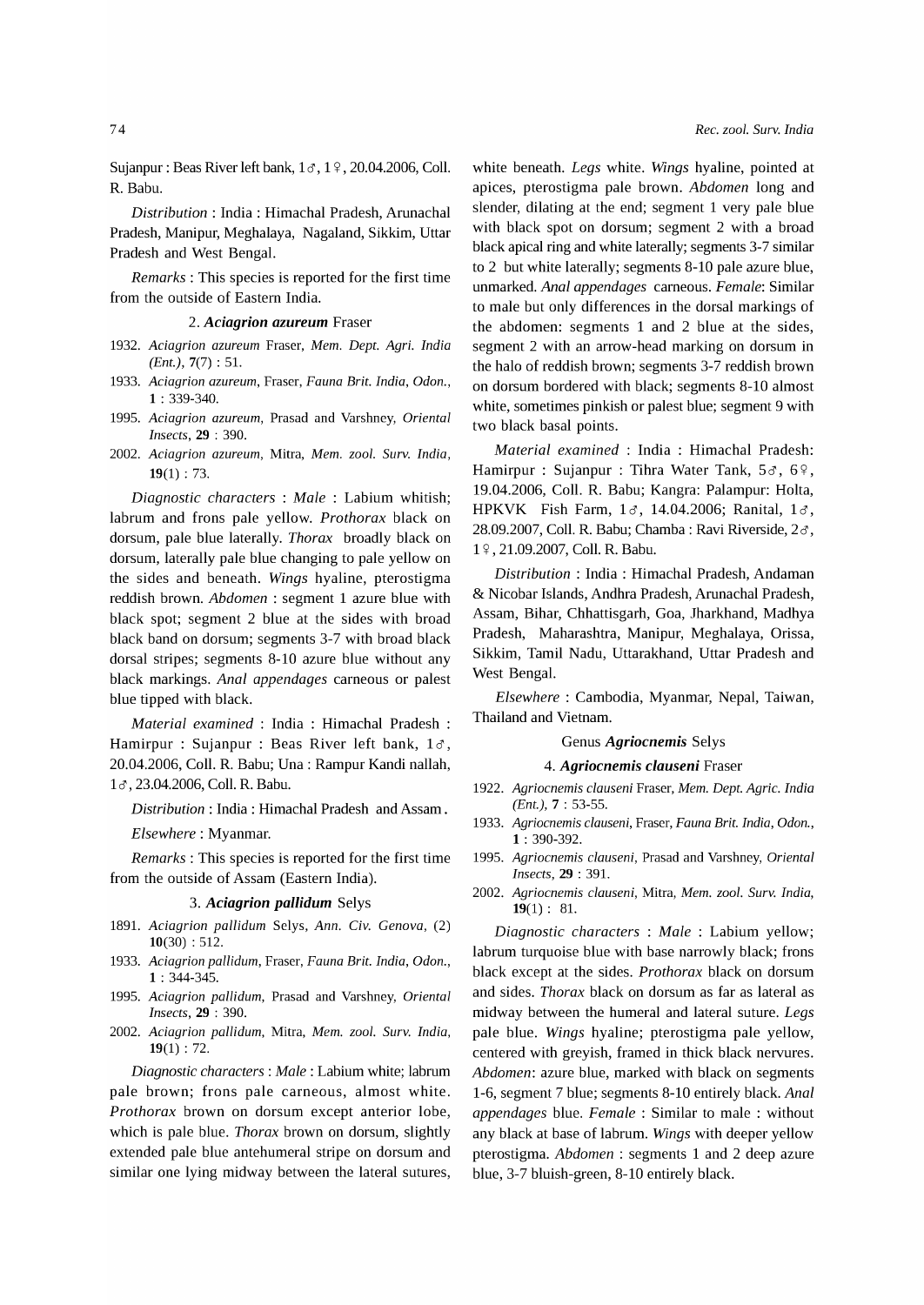*Material examined* : India : Himachal Pradesh : Shimla: Rampur: Badrash,  $2 \sigma$ ,  $1 \div 19.10.2006$ , Coll, R. Babu.

*Distribution:* India: Himachal Pradesh, Arunachal Pradesh, Assam, Meghalaya, Uttarakhand, Uttar Pradesh and West Bengal.

*Elsewhere:* Bangladesh, Myanmar, Nepal and Thailand.

# *5. Agriocnemis spiendidissima* Laidlaw

- *1919. Agriocnemis splendidissima* Laidlaw, *Rec. Indian Mus.,*  16 : 181-182.
- *1933. Agriocnemis splendidissima,* Fraser, *Fauna Brit. India, Odon.,* 1 : 392-394.
- *1995. Agriocnemis splendidissima,* Prasad and Varshney, *Oriental Insects,* 29 : 391.
- *2002. Agriocnemis splendidissima,* Mitra, *Mem. zool. Surv. India,* 19(1) : 81.
- *2007. Agriocnemis splendidissima,* Emiliyamma *et al., Rec. zool. Surv. India, Occ. Paper* No., 269 : 42-43.

*Diagnostic characters* : *Male* : Labium yellow; labrum pale blue; frons black. *Prothorax* black on dorsum, palest blue on lower part of sides. *Thorax* black on dorsum as far as the anterolateral suture, marked with narrow blue or pinkish antehumeral stripes. *Legs*  carneous. *Wings* hyaline; pterostigma black, framed finely in pale brown or yellow. *Abdomen* blue, marked with black: segment 1 with whole of dorsum black; 2 with broad dorsal marking; segments 3-7 with a broad dorsal black stripe; segments 8-10 black, 8 and 9 with a small lateral blue spot. *Anal appendages* black. *Female:*  Very similar to male in colour and markings. Labrum pale green; dorsum of thorax black not extending as far laterally; pterostigma golden yellow.

*Material examined* : India : Himachal Pradesh : Una: Rampur Kandi nallah,  $2\sigma$ ,  $2\sigma$  (1 pair on copulation), 23.04.2006, Rampur Suwah Riverside,  $1\sigma$ , 24.04.2006, ColI. R. Babu.

*Distribution* : India : Himachal Pradesh, Andhra Pradesh, Assam, Chhattisgarh, Goa, Gujarat, lharkhand, Karnataka, Kerala, Madhya Pradesh, Maharashtra, Orissa, Tamil Nadu, Tripura and West Bengal.

*Elsewhere:* Pakistan.

*Remarks:* This species is reported for the first time from Northern India.

# Genus *Enallagma* Charpentier

# *6. Enallagma parvum* Selys

- *1876. Enallagma parvum* Selys, *Bull. Acad. Belg.,* (2) 41 : 537.
- *1933. Enallagma parvum,* Fraser, *Fauna Brit. India, Odon.,*  1 : 376-378.
- *1995. Enallagma parvum,* Prasad and Varshney, *Oriental Insects,* 29 : 390.
- *2002. Enallagma parvum,* Mitra, *Mem. zool. Surv. India,*   $19(1)$ : 76.

*Diagnostic characters: Male:* Labium white; labrum pale sky blue; frons pale blue. *Prothorax* broadly black on dorsum, sides pale blue. *Thorax* black on dorsum, broad azure blue antehumeral stripe bordered with black; laterally pale blue fading to white. *Legs* white with black line on the extensor surface of femora. *Wings*  hyaline; pterostigma yellow in immature forms, blackish in adults. *Abdomen* pale sky blue, marked with black. Segment 1 with broad dorsal spot and narrow blue apical annule; whole length of segment 2 marked black; segments 3-7 with fine apical annules; segment 8-10 azure blue, segment 10 with black stripe on the middorsum. *Anal appendages* black. *Female* : In Isochrome female the ground colour of thorax greenishyellow paling to pale blue; antehumeral stripe bordered with more broadly black, incase of heterochrome female the antehumeral stripes unenclosed with black. *Abdomen* with dorsal black stripes broader; segment 8- 10 broadly black on dorsum, latter side of  $10<sup>th</sup>$  segment blue.

*Material examined* : India : Himachal Pradesh : Kullu: Manikaran, Dhunkrah,  $1\sigma$ ,  $1\degree$ , 12.04.2006, Coll. R. Babu; Kangra : Palampur : COVAS Fish Farm, 29, 16.04.2006, ColI. R. Babu; Hamirpur : Sujanpur : Tihra Water Tank,  $8\sigma$ ,  $5\sqrt{2}$  (1 pair on copulation), 19.04.2006, Coll. R. Babu; Una: Rampur Suwah riverside,  $1\sigma$ ,  $2\phi$ , 22.04.2006, ColI. R. Babu; Solan: Sadhupool : Ashwini Khud, 19, 10.09.2007, Coll. R. Babu; Shimla : Kupvi, 2 º, 12.09.2007, Coll. R. Babu.

*Distribution* : India : Himachal Pradesh, Andhra Pradesh, Arunachal Pradesh, Assam, Bihar, Chhattisgarh, Goa, Gujarat, lharkhand, Manipur, Maharashtra, Meghalaya, Orissa, Sikkim, Tamil Nadu, Tripura, Uttarakhand, Uttar Pradesh and West Bengal.

*Elsewhere:* Myanmar, Nepal, Pakistan, Sri Lanka and Thailand.

# Genus *Mortonagrion* Fraser

#### *7. Mortonagrion aborense* (Laidlaw)

- *1914. Agriocnemis aborensis* Laidlaw, *Rec. Indian Mus.,* 8 : 347.
- *1933. Agriocnemis aborensis,* Fraser, *Fauna Brit. India, Odon.,* 1 : 394-395.
- 1989. Mortonagrion aborense, Hämäläinen, Indian *Odonatol.,* 2 : 1-4.
- *1995. Mortonagrion aborense,* Prasad and Varshney, *Oriental Insects,* 29 : 391.
- *2002. Mortonagrion aborense,* Mitra, *Mem. zool. Surv. India,* 19(1) : 83.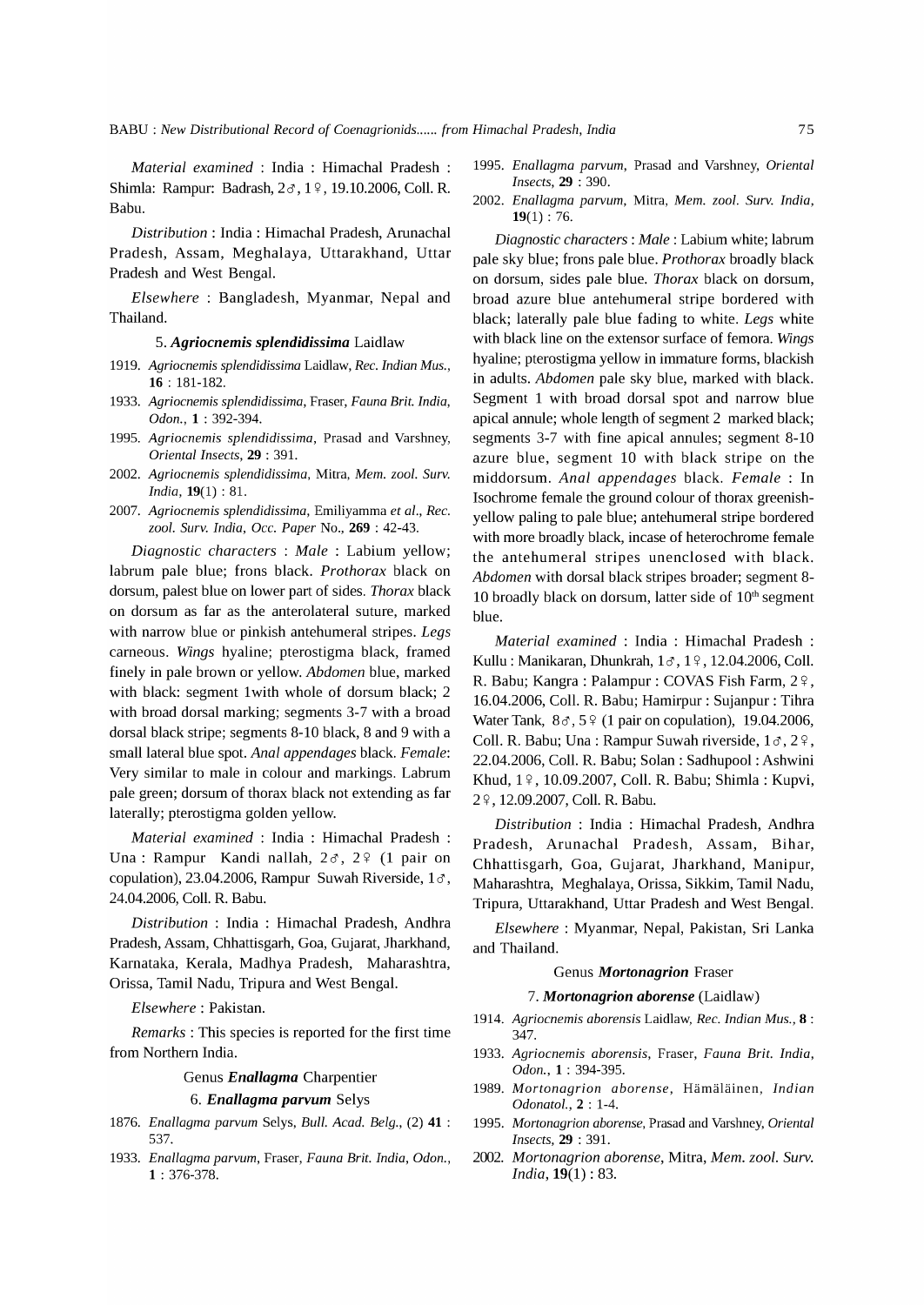*Diagnostic characters: Male:* Labium pale yellow; labrum pale blue; frons blue outwardly, black in centre. *Prothorax* black on dorsum except anterior lobe, which is pale blue. *Thorax* black on dorsum as for as the antero-Iateral suture, marked with narrow pale blue antehumeral stripe. *Legs* creamy white. *Wings* hyaline; pterostigma blackish-brown. *Abdomen:* segment 1 dorsum black, sides and apical border azure blue; segment 2 with dorsum broadly black except near apical end; segments 3-6 black with narrow greenish blue lateral stripes; segment 7 with a pair of basal blue dorsal spots only; segment 8 azure blue in ventral side; segment 9 entirely blue; segment 10 azure blue. *Anal appendages* black.

*Material examined* : India : Himachal Pradesh Solan: Ashwinikhud, 2&, 10.09.2007, Coll. R. Babu.

*Distribution* : India : Himachal Pradesh, Assam, Mizoram and West BengaL

*Elsewhere:* Indonesia and Thailand.

*Remarks* : This species is reported for the first time from the outside of Eastern India.

## Genus *Pseudagrion* Selys

# *8. Pseudagrion hypermelas* Selys

- *1876. Pseudagrion hypermelas* Selys, *Bull. Acad. Belg., (2)*  42 : 519.
- *1907. Pseudagrion bidentatum,* Mortan, *Trans. Ent. Soc. Lond.,* : 307.
- *1933. Pseudagrion hypermelas,* Fraser, *Fauna Brit. India, Odon.,* 1 : 289-292.
- *1995. Pseudagrion hypermelas,* Prasad and Varshney, *Oriental Insects,* 29 : 389.
- *2002. Pseudagrion hypermelas,* Mitra, *Mem. zool. Surv. India,*   $19(1) : 62.$

*Diagnostic characters* : *Female* : Labium creamy white; labrum palest brown; frons pale olivaceous. *Prothorax* palest ochreous. *Thorax* pale olivaceous, with mid-dorsal carina and humeral suture mapped out in black. *Legs* carneous. *Wings* hyaline; pterostigma uniform yellow. *Abdomen:* Pale greenish-yellow on the basal half, palest blue on the distal segments, marked with black on dorsum. *Anal appendages* pale brown.

*Material examined* : India : Himachal Pradesh : Sirmaur: Renuka Lake, 19, 09.10.2006, Coll. R. Babu.

*Distribution* : India : Himachal Pradesh, Bihar, Chhattisgarh, Gujarat, lharkhand, Madhya Pradesh, Maharashtra, Punjab, Uttar Pradesh and West Bengal.

# *Elsewhere:* Pakistan.

*Remarks* : This species is reported for the first time from the Western Himalaya.

# *9. Pseudagrion microcephalum* (Rambur)

*1842. Agrion microcephalum* Rambur, *Ins. Nevrop.,* : 259.

*Rec. zool. Surv. India* 

- *1876. Pseudagrion microcephalum,* Selys, *Bull. Acad. Belg.,*   $2(42): 504.$
- *1933. Pseudagrion microcephalum,* Fraser, *Fauna Brit. India, OdonM.,* 1 : 278-280.
- *1954. Pseudagrion microcephalum,* Lieftinck, *Treubia,* 22  $(suppl.) : 57.$
- *1995. Pseudagrion microcephalum,* Prasad and Varshney, *Oriental Insects,* 29 : 389.
- *2002. Pseudagrion microcephalum,* Mitra, *Mem. zool. Surv. India,* 19(1) : 61.
- *2007. Pseudagrion microcephalum,* Emiliyamma *et al., Rec. zool. Surv. India, Occ. Paper* No. 269 : 29-30.

*Diagnostic characters* : *Female* : Head and upper surface of eyes with bright orange. *Prothorax* bluishgreen. *Thorax* bluish-green, richly suffused with golden orange on dorsum especially in the humeral area, laterally azure blue. *Wings* hyaline; pterostigma paler brown. *Abdomen* : azure blue, marked with black : segment 1 with a quadrate spot; segment 2 with thick black mark dumbbell shaped; segment 8 with a black band; segment 9 with a bifid spot and segment 10 deeply and narrowly notched at apex.

*Material examined* : India : Himachal Pradesh : Kangra : Palampur : Holta, HPKVK Fish Farm  $1\frac{6}{7}$ , 14.04.2006, ColI. R. Babu; Hamirpur : Sujanpur : Tihra Water Tank, 2 °, 19.04.2006, Coll. R. Babu.

*Distribution* : India: Himachal Pradesh, Andaman & Nicobar Islands, Andhra Pradesh, Assam, Goa, Karnataka, Kerala, Madhya Pradesh, Maharashtra, Orissa, Tamil Nadu, Uttar Pradesh and West Bengal.

*Elsewhere* : Australia, Bangladesh, China, Hong Kong, Indonesia, lapan, Laos, Malaysia, Myanmar, Nepal, Pakistan, Papua New Guinea, Philippines, Singapore, Solomon Islands, Sri Lanka, Taiwan, Thailand and Vietnam.

*Remarks:* This species is reported for the first time from the Western Himalaya.

# Genus *Rhodischnura* Laidlaw

# *10. Rhodischnura nursei* (Morton)

- *1907. Ischnura nursei* Morton, *Trans. Ent. Soc. Lond.,*  306-307.
- *1919. Rhodischnura nursei,* Laidlaw, *Rec. Indian Mus.,* 16 : 171, 177.
- *1933. Rhodischnura nursei,* Fraser, *Fauna Brit. India, Odon.,*  1 : 369-371.
- *1995. Rhodischnura nursei,* Prasad and Varshney, *Oriental Insects,* 29 : 391.
- *2002. Rhodischnura nursei,* Mitra, *Mem. zool. Surv. India,*  19 (1) : 76.

*Diagnostic characters: Male:* Labium bright yellow; labrum and frons pale greenish yellow. *Prothorax*  broadly black on dorsum, pale greenish yellow on sides. *Thorax* broadly black on dorsum, narrow green